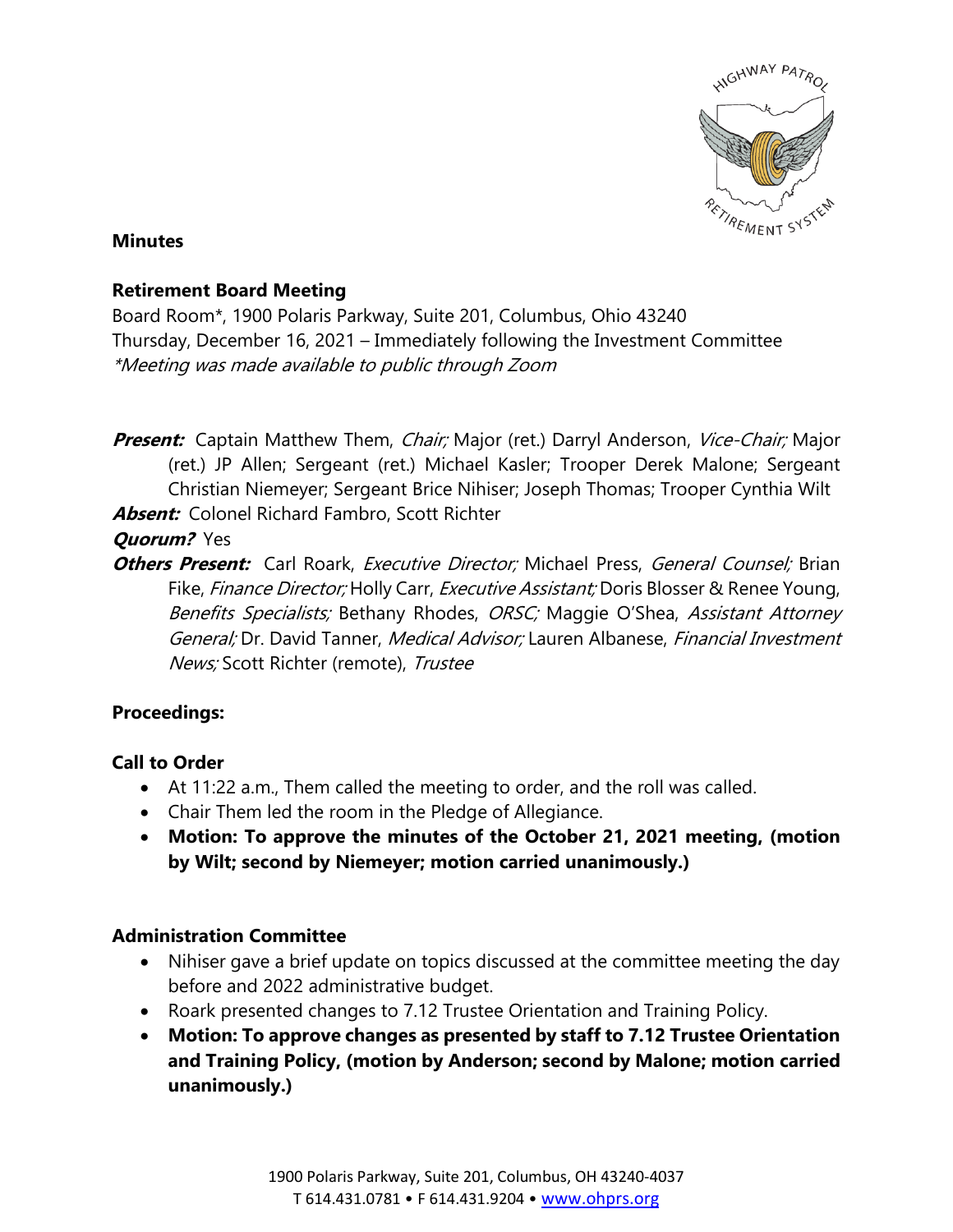- Fike advised there were small clean-up changes made to Articles I, II, and IV and Juneteenth was added to Article III in 2021 to HPRS Policies requiring board notification.
- Fike reviewed the 2022 Administrative Budget and noted it had been reviewed by the ORSC and approved by the committee.
- **Motion: To approve the 2022 Administrative Budget as presented by staff, (motion by Nihiser; second by Wilt; motion carried unanimously.)**
- Richter disconnected.

#### **Health, Wellness, & Disability Committee**

- **Motion: To go into executive session to discuss medical records required to be kept confidential pursuant to Division (G)(5) of Section 121.22 of the Revised Code at 11:30 a.m. with Roark, Press, Fike, Carr, Blosser, Young, Tanner, and O'Shea as guests, (motion by Wilt; second by Anderson; motion carried unanimously.)**
- At 12:33 p.m., Them declared the executive session was concluded.
- **Motion: To approve an in-the-line-of-duty disability, contingent on compliance with a treatment plan recommended by the medical advisor for Applicant #1 (XXXXXX), (motion by Wilt; second by Anderson; motion carried unanimously.)**
- **Motion: To waive Applicant #1 (XXXXXX) from the Independent Medical Evaluation and Annual Disability Review requirements, (motion by Wilt; second by Nihiser; motion carried unanimously.)**
- **Motion: To approve an in-the-line-of-duty disability, contingent on compliance with a treatment plan recommended by the medical advisor for Applicant #2 (XXXXXX), (motion by Wilt; second by Niemeyer; motion carried unanimously.)**
- **Motion: To waive Applicant #2 (XXXXXX) from the Independent Medical Evaluation and Annual Disability Review requirements, (motion by Wilt; second by Malone; motion carried unanimously.)**
- **Motion: To remand the recommendation to the Health, Wellness, & Disability Committee for further consideration of the disability application for Applicant #3 (XXXXXX), (motion by Wilt; second by Niemeyer; yea - Them, Anderson, Kasler, Malone, Niemeyer, Nihiser, Thomas, Wilt; nay- Allen; motion carried.)**
- Chair Them declared a break for lunch at 12:36 p.m.
- Thomas left.
- The meeting reconvened at 1:06 p.m.
- **Motion: To go into executive session to discuss retiree information and medical records required to be kept confidential pursuant to Division (G)(5) of Section 121.22 of the Revised Code at 1:07 p.m. with Roark, Press, Fike,**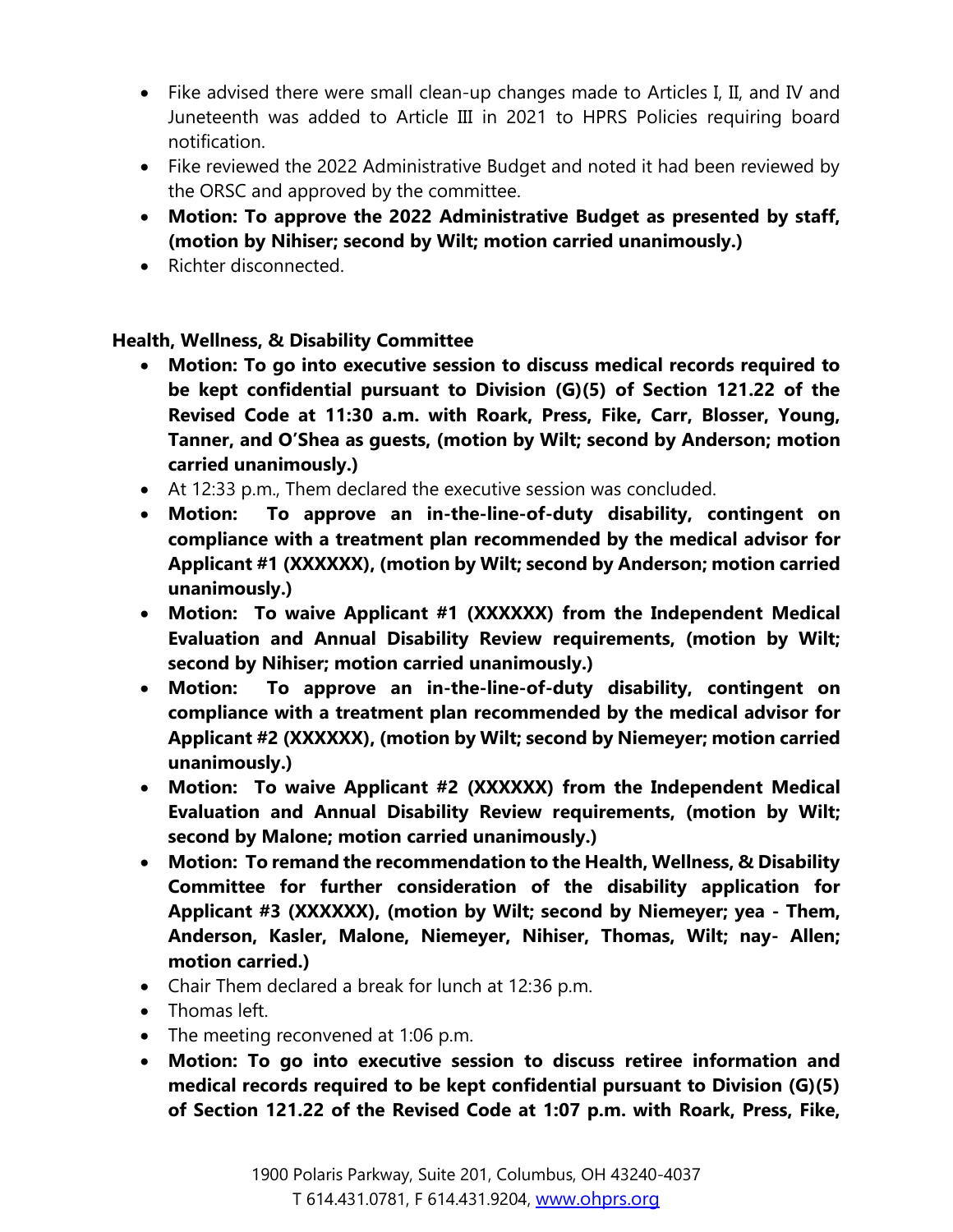**Carr, Blosser, Young, and O'Shea as guests, (motion by Wilt; second by Anderson; motion carried unanimously.)**

• At 1:17 p.m., Them declared the executive session was concluded.

#### **Health Care Funding Committee**

- Kasler gave a brief update on topics discussed at the committee meeting the day before, including the Medicare Exchange.
- Fike discussed the renewal of stop-loss coverage for MMO members.
- **Motion: To grant the executive director authority to renew stop-loss coverage with Medical Mutual of Ohio for an amount not to exceed \$4.53 per member per month, (motion by Kasler; second by Anderson; motion carried unanimously.)**
- Roark pointed out the updated Tobacco Cessation Certification Form that was changed to be in line with criteria from the federal government.
- **Motion: To approve the Tobacco Cessation Certification Form as presented by staff, (motion by Kasler; second by Niemeyer; motion carried unanimously.)**
- Roark updated the board on the Medicare Exchange transition.

#### **Funding Policy Committee**

• Them briefed the board on the Funding Policy Committee that met in November.

## **Audit Committee**

- Nihiser gave a brief update on topics discussed at the committee meeting, including the audit performed by Summit County Internal Audit Department.
- Fike discussed the review by Summit County, which focused on benefit eligibility, health care premiums, and investment manager fees. A small issue was noted regarding the records for benefit eligibility, and HPRS policy was updated to address the issue during the audit.

## **Investment Committee**

- Anderson gave a brief update on topics discussed at the committee meeting; including the total plan was up 13.8% year-to-date with assets of \$1.121 billion.
- **Motion: To approve the Strategic Asset Allocation as presented by staff, (motion by Anderson; second by Allen; motion carried unanimously.)**
- Press presented the investment policies that had been recommended for Board approval by the Investment Committee.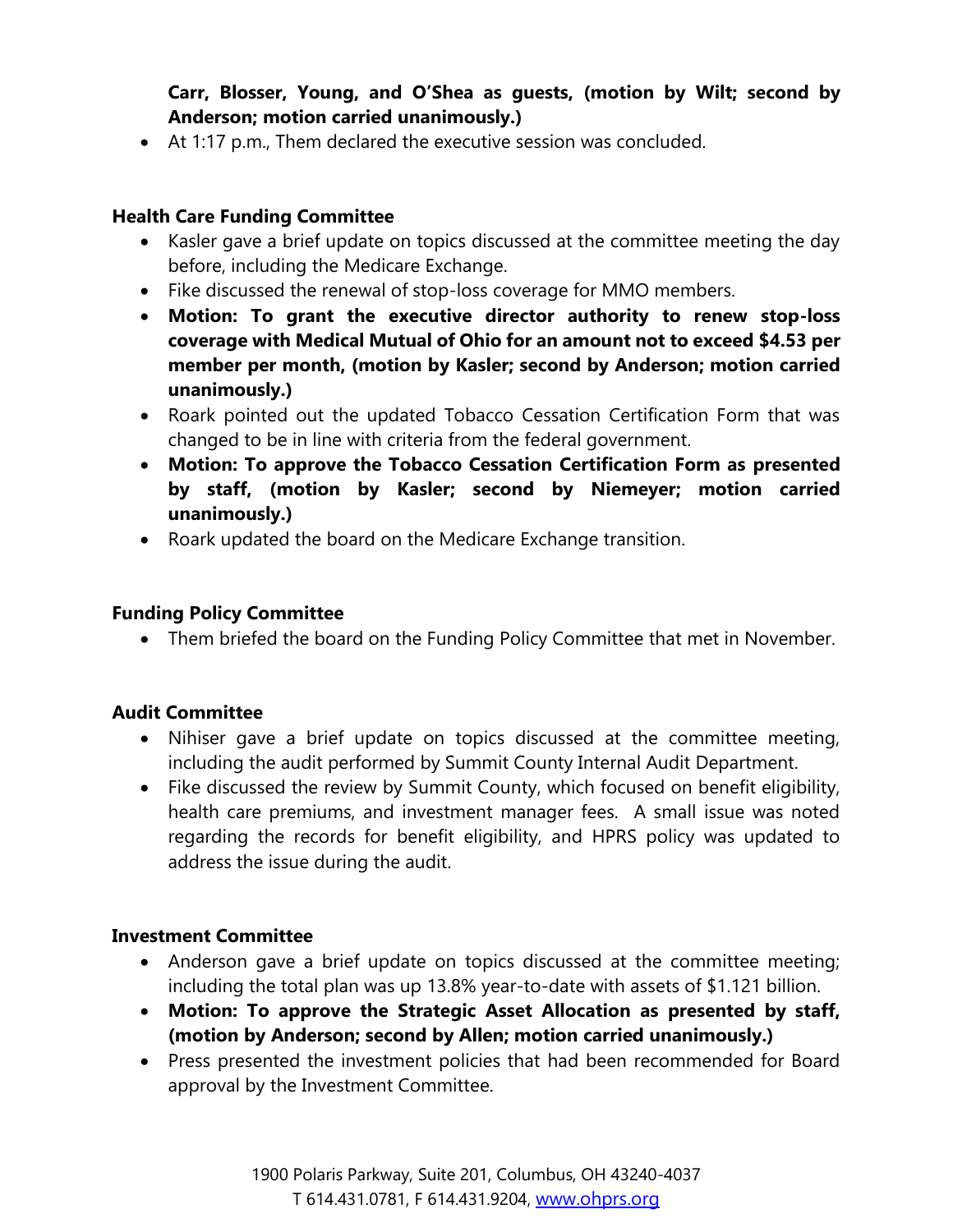- **Motion: To approve the Investment Policy Statement with updated asset allocation and benchmarks as presented by staff, (motion by Anderson; second by Wilt; motion carried unanimously.)**
- **Motion: To approve the Selection of Investment Managers and Agents Policy as presented by staff, (motion by Anderson; second by Wilt; motion carried unanimously.)**
- **Motion: To approve the Manager Search and Termination Policy as presented by staff, (motion by Anderson; second by Nihiser; motion carried unanimously.)**
- **Motion: To approve the Manager Review Policy as presented by staff, (motion by Anderson; second by Malone; motion carried unanimously.)**
- **Motion: To approve the Annual Investment Plan with updated asset allocation as presented by staff, (motion by Anderson; second by Wilt; motion carried unanimously.)**

#### **Travel and Education**

- Roark presented the following travel cost estimates:
	- o Malone to attend the IFEBP New Trustees Institute Level I: Core Concepts in Orlando, Florida, February 21 - 23, 2022, at an estimated cost of \$3,355.84.
	- o Niemeyer to attend the IFEBP New Trustees Institute Level I: Core Concepts in Orlando, Florida, February 21 - 23, 2022, at an estimated cost of \$3,245.99.
	- o Thomas to attend the Commonfund Forum in Orlando, Florida, March 16 18, 2022, at an estimated cost of \$1,786.86.
	- o Them to attend the National Association of Police Organizations (NAPO) 33rd Annual Police, Fire, EMS & Municipal Employee Pension & Benefits Seminar in Las Vegas, Nevada, January 23 - 25, 2022, at an estimated cost of \$2,244.98.
- **Motion: To approve board travel as presented, (motion by Anderson; second by Kasler; motion carried unanimously.)**

## **General Counsel Report**

• Nothing to report.

#### **Administrative Report**

- Roark presented the summary report of active and retired members, and the retirement beneficiary report.
- **Motion: To approve retirement applications and survivor pensions as submitted by staff, (motion by Wilt; second by Malone; motion carried unanimously.)**
- Roark gave an update on the ORSC.